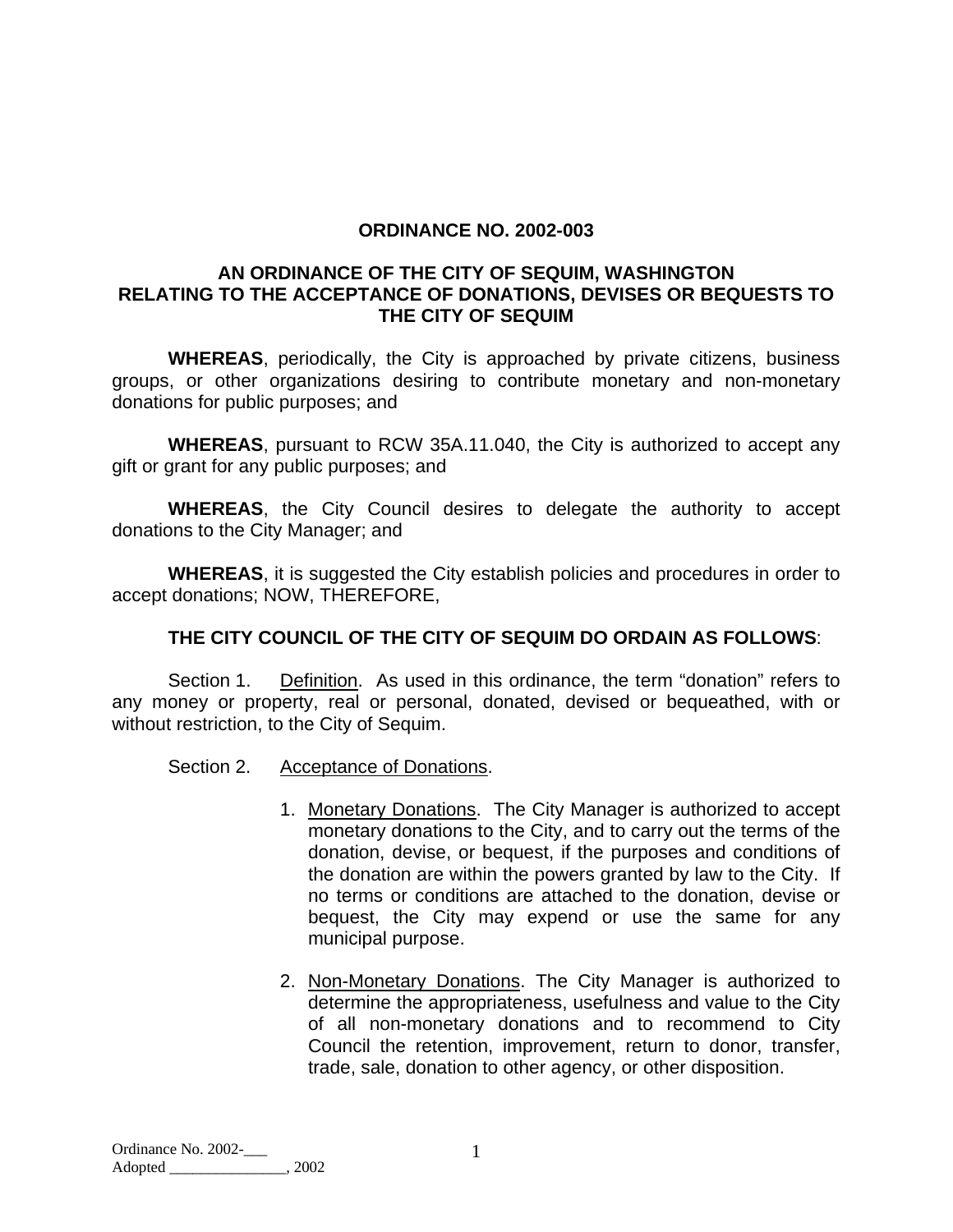3. Non-Acceptance of Donation. The City Manager may decline to accept a donation if such donation is not consistent with the policies, plans, goals or ordinances of the City of Sequim or if acceptance of same is contrary to law.

Section 3. Adoption of Donation Policy. The City of Sequim hereby adopts Exhibit A as its donations policy.

Section 4. Funds and Accounting. The Treasurer is authorized and directed to establish such funds and accounting procedures as may be necessary to carry out the terms and conditions of any donation, devise or bequest, in accordance with the laws of the State of Washington and requirements of the Office of the State Auditor.

Section 5. Effective Date. This ordinance shall take effect five days after its publication.

SIGNED in authentication of its passage this \_\_\_\_ day of \_\_\_\_\_\_\_\_\_\_\_\_\_, 2002.

Walter E. Schubert, Mayor

\_\_\_\_\_\_\_\_\_\_\_\_\_\_\_\_\_\_\_\_\_\_\_\_\_\_

APPROVED AS TO FORM:

\_\_\_\_\_\_\_\_\_\_\_\_\_\_\_\_\_\_\_\_\_\_\_\_\_\_ Craig A. Ritchie, City Attorney

\_\_\_\_\_\_\_\_\_\_\_\_\_\_\_\_\_\_\_\_\_\_\_\_\_\_\_

ATTEST:

Karen Kuznek, City Clerk

PUBLISHED: \_\_\_\_\_\_\_\_\_\_\_\_\_\_\_\_, 2002 EFFECTIVE: \_\_\_\_\_\_\_\_\_\_\_\_\_, 2002 (effective five days after publication)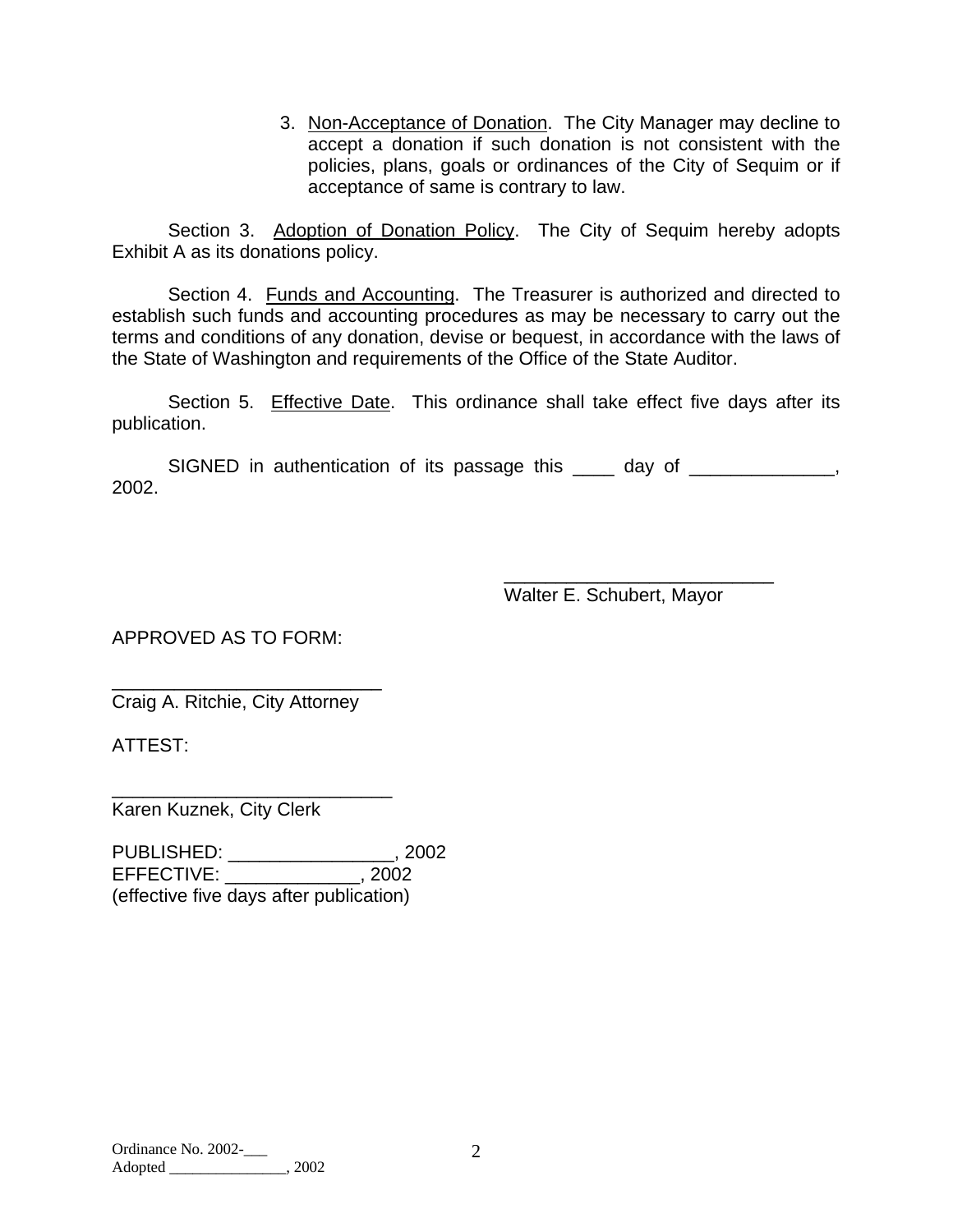# **Exhibit A**

#### **City of Sequim Donations Policy**

#### **Purpose**:

To establish policy and procedures for the acceptance of monetary and non-monetary donations to the City.

#### **Policy**:

 1. **Consideration**. To consider the acceptance of any monetary and nonmonetary donations, devises, or bequests from private citizens, business groups or other organization. Considerations include the use of the donation, restrictions associated with the donation, costs associated with and effective use of the donation.

## 2. **Procedures**.

- a. All proposals for gifts shall be directed to the City Manager or his/her designee.
- b. Offers should be made in writing. The Donation Agreement Form shall be completed and distributed.
- c. The City Manager may decline to accept a donation if such donation is not consistent with the policies, plans, goals or ordinances of the City of Sequim or if acceptance of same is contrary to law.
- d. Monetary donations for a specific purpose may be made. However, design standards and location must be as established by the Director of Public Works.
- e. Monetary donations shall be approved by the City Manager.
- f. Non-monetary donations shall be reviewed by the City Manager who shall then make recommendations to the City Council.
- g. The City retains the right to use these donated items as it deems appropriate or to relocate the item if redevelopment of the area warrants this action.
- 3. Ownership. Any donations to the City become the property of the City.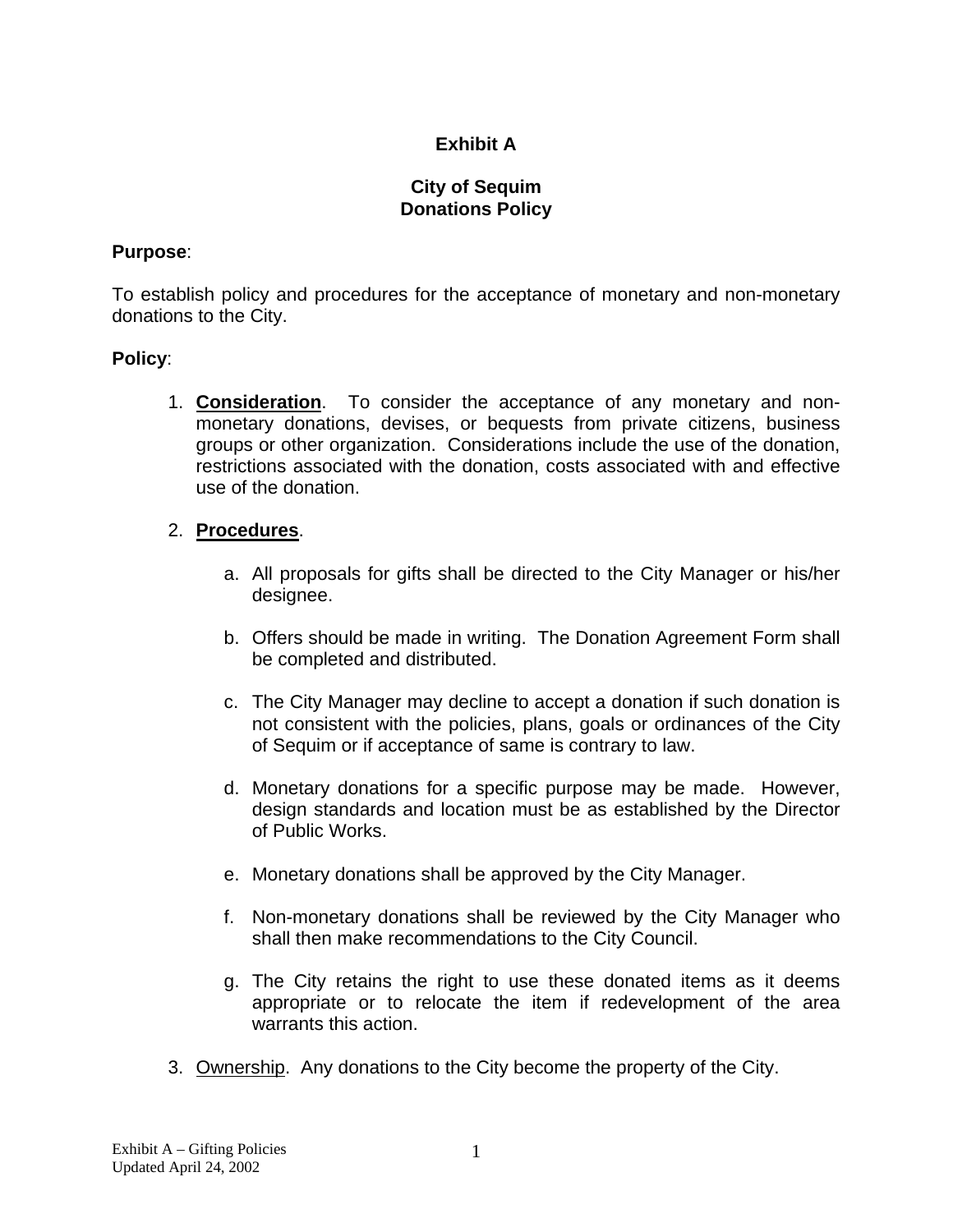- 4. Memorial Plaques. Bronze memorial plaques may be purchased and placed on benches, fountains, and picnic tables.
- 5. If the donor does not wish to purchase a bronze plaque, a brass plaque can be placed on a gifting wall located in Carrie Blake Park at no additional cost. Brass plaques will be used for other donated items of \$200.00 or more and placed on a gifting wall located in Carrie Blake Park. Upon receipt and acceptance of the donation, the City will order the memorial plaque(s). If the donation is for \$200.00 or more, a plaque may be placed on the item, as well as the wall.
- 6. Acknowledgement. Upon acceptance of the donation, the Donation Acceptance Form and acknowledgement letter shall be sent to the donor.